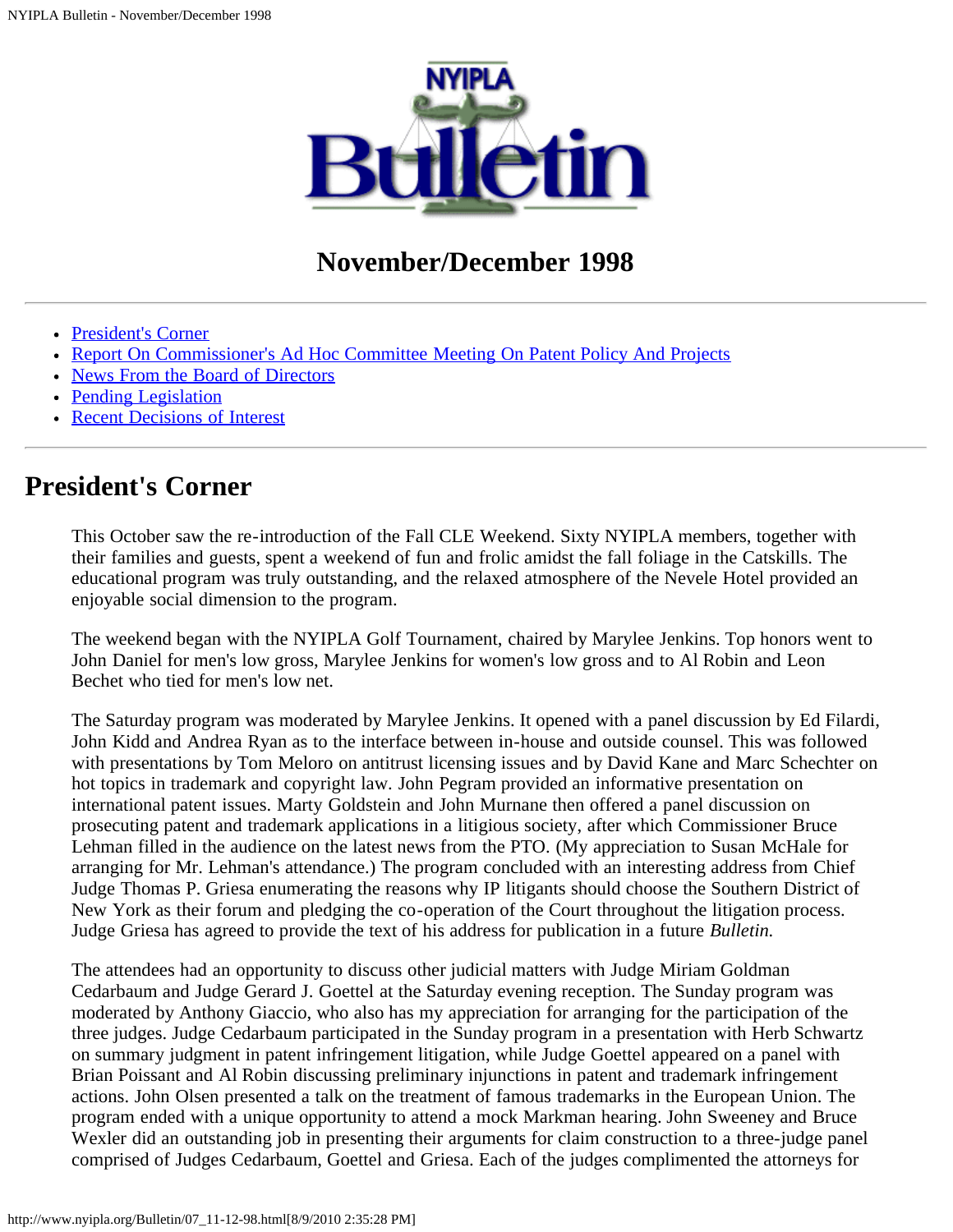their lucid presentations, but expressed concern about understanding technical claim language and in conveying their construction of such technical concepts to a jury. Judge Cedarbaum expressed an interest in using a court-appointed expert in Markman hearings.

The success of the CLE weekend comes at an opportune time with the advent of mandatory CLE in New York. The CLE committee is seeking CLE approval for the 1998 weekend program, which can be used by attendees to fulfill their CLE requirements in 1999. During the October 20 Board of Directors meeting, CLE Committee Chair, Ira Levy, was asked to begin looking at venues for a 1999 CLE weekend. Consideration is also being given to seeking co-sponsorship by the Philadelphia, New Jersey, Connecticut or Boston intellectual property law associations. Ira Levy will also be seeking CLE approval for other Association CLE events as well as our monthly luncheon meetings.

The proposed CLE Rules provide a number of ways in which to fulfill CLE requirements. In addition to attending the traditional live CLE programs, CLE credit is available for preparing for and speaking at a program, for researching and writing an article and even for approved taped and CD-ROM educational programs. We are also attempting to determine whether CLE credit will be available for preparing substantive committee reports as well as written and live testimony at congressional and administrative PTO hearings. Ira Levy will be preparing a report for the *Bulletin* with details on the different CLE opportunities available to NYIPLA members.

And so, the age of mandatory CLE is now upon us in New York. I am proud that the NYIPLA has always been an educational resource for its members. My hope is that we can expand upon those traditions to meet the growing CLE requirements of our members. This will mean adapting our programs to assure that they contain the proper breakdown of areas of concentration, such as the four hours of ethical considerations. Our CLE Committee should also be available to assist members in gaining CLE approval for other pertinent NYIPLA activities. Because of the added substantive responsibilities that are being undertaken by the CLE Committee, I have begun to explore the possibility of retaining the services of an agency to provide executive director services to the Association on an as-needed basis. For example, the agency will select and negotiate with hotels for CLE weekends, arrange for advertising and publicity of CLE events and oversee registration for these events. Of course, the success of these CLE expansion efforts will come only with the co-operation and support of Association members and their companies and firms. As the NYIPLA undertakes the obligation to meet the CLE requirements of its members, I would ask our members to take full advantage of the opportunities provided for all of you. As always, I welcome your comments and suggestions on how the Association can better serve your CLE needs. Under the able leadership of Herb Schwartz next year and our future presidents, I am confident that the NYIPLA will continue to meet the CLE needs of its members, whether at a CLE weekend program, a week-day program in New York City or any number of evolving methods of providing CLE-approved programs. Hats off to all those who participated in this fall's CLE weekend. I look forward to seeing you at the 1999 program.

# <span id="page-1-0"></span>**Report On Commissioner's Ad Hoc Committee Meeting On Patent Policy And Projects**

#### **by Frederick J. Dorchak**

The Commissioner's Ad Hoc Committee on Patent Policy and Projects met on October 5, 1998 at the Patent and Trademark Office. Summarized below are the highlights of that meeting.

#### CURRENT STATUS OF EFFORTS AT THE BOARD OF APPEALS AND INTERFERENCES TO REDUCE PENDENCY OF PATENT APPEALS/INTERFERENCES

Monthly reports regarding the disposition of appeals will again be published in the Official Gazette,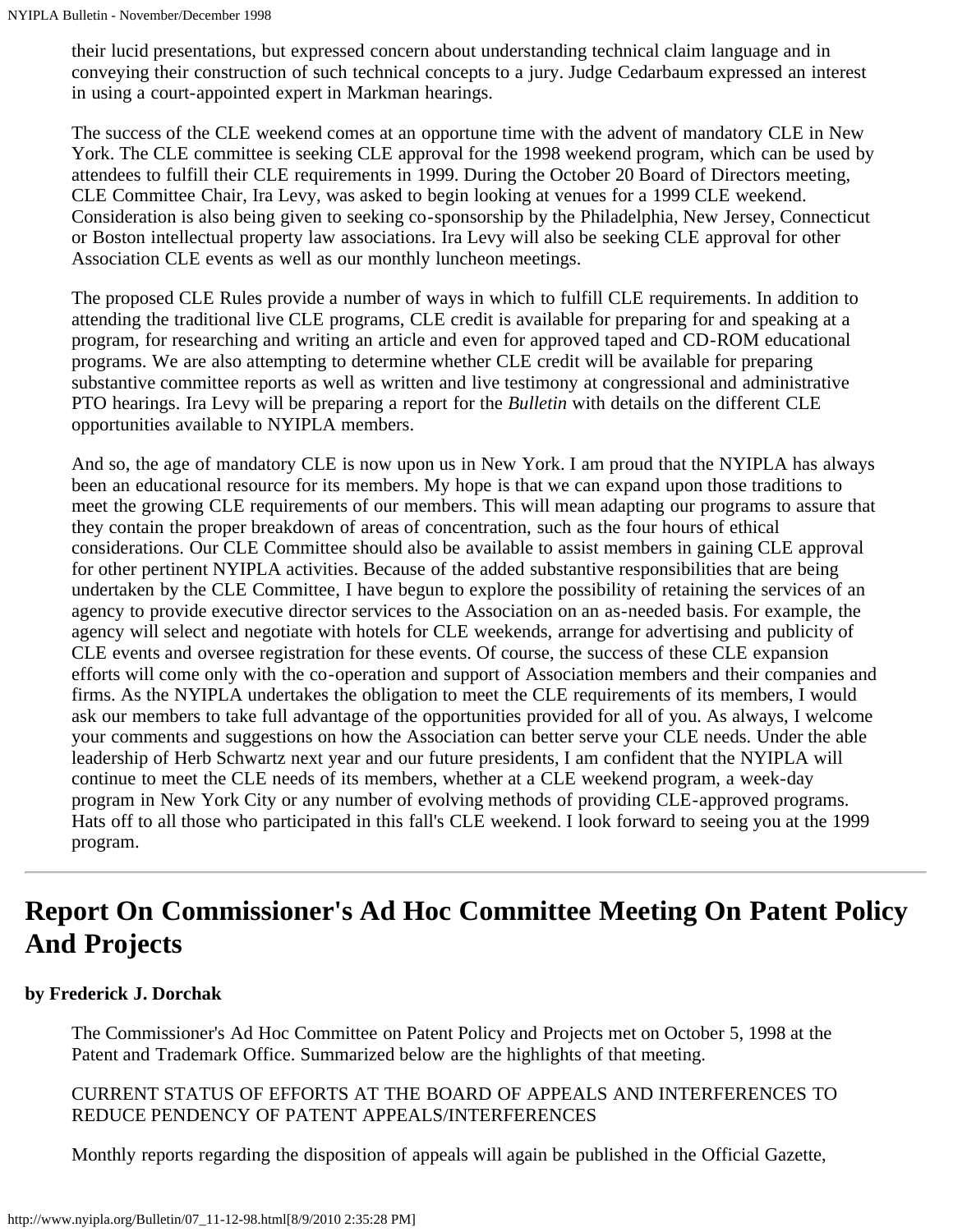starting with the October 27, 1998 OG which reports on dispositions of appeals through August 1998.

The PTO Board of Appeals and Interferences reported that in Fiscal Year 1998, the Board had received just under 3800 new appeals and had disposed of just under 4100, including 858 remands, for a reduction of 300 cases from the current backlog of 8900 cases. The Board noted that reduction of the backlog of pending cases had a considerable way to go. At a reduction of 300 cases per year, it would take thirty years to eliminate the current backlog. Accordingly, the PTO has instituted a program to hire more Administrative Patent Judges and continues to take steps to reduce the number of appeals. For example, internal PTO appeal conferences can reduce by as much as one-third the number of appeals, and the PTO Examining Corps has made a significant effort to reduce the number of appeals using such conferences. In past years, the number of new appeals was 4,000-5,000; this year, the PTO hopes to reduce the number of new appeals to 3,200-3,600. The new proposed rule package (October 5, 1998 Federal Register) provides for an appeal conference if the applicant requests it and pays a fee.

Concern was expressed at the meeting that telephone status inquiries to the Board went unanswered. The PTO advised that a program was already in place where responses to such inquiries should be made. However, because concern continued to be expressed, the PTO has asked that all telephone inquiries be directed to Craig Feinberg (703-308-9797) at the Board of Appeals, and he will deal with the issues on a high priority.

In general, the status of appeals is as follows:

- Design cases: almost current
- Mechanical cases: now hearing cases in latter half of Fiscal Year 1997
- Electrical cases: now hearing Fiscal Year 1996 cases
- Chemical (other than biotech): now hearing cases in Fiscal Year 1996
- Biotech cases: Pre-Fiscal Year 1996 cases pending

The PTO's goal is to reach a "manageable" level of a six-month inventory of appeals pending before the Board. Currently, the Board has 43 Administrative Patent Judges, and the PTO is trying to bring on sixteen more APJs. Historically, the PTO has drawn the APJs from the ranks, but the PTO hopes to get some APJs from outside the PTO.

#### PURPOSE AND AGENDA OF NOVEMBER 19-20, 1998 MEETING IN TOKYO WITH OFFICIALS OF JPO, EPO, KPO AND CPO

On November 19-20, 1998, an International Patent Appeal Symposium will take place in Tokyo to review the background history of the appeal systems in various countries, to exchange information about the various appeal processes, and to consider how to improve appeals. Representatives from government agencies, intergovernment agencies, academia, and users will attend. In general, nongovernmental organizations such as bar associations have not been invited; however, a few members from such organizations are speakers.

#### CHARGING LARGE ENTITY FILING FEE WHEN INCOMPLETE APPLICATION IS FILED BY A SMALL ENTITY

Concern was expressed over improper PTO debitures with respect to filing fees. In the past, filing fees for an application filed as a small entity but which lacked the formal papers were not debited until the final deadline for responding to the Missing Parts notice had passed. However, in the last year or so, it was reported that filing receipts (in some cases) were sent showing that large entity fees were debited, sometimes before the Missing Parts notice was even sent out. Other applications, however, were processed as before.

The PTO explained that except in continuation applications, its current policy is to charge the large entity fee if the applicant has not submitted a verified small entity statement. In continuation applications, the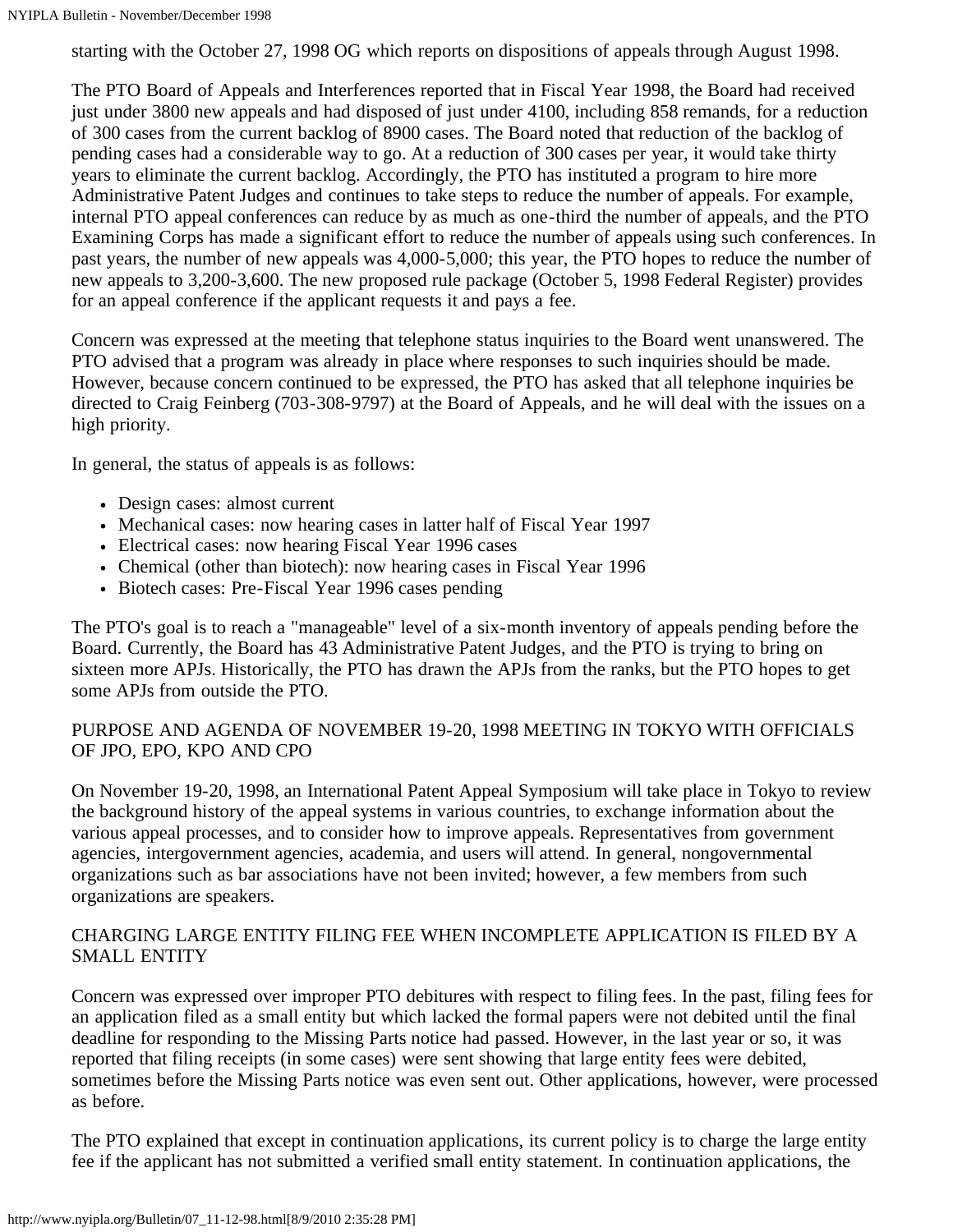applicant does not need to submit a new statement. The PTO acknowledged, however, that a "training" issue existed as to the proper debiting of the filing fee for a continuation application.

If a large entity fee has been incorrectly paid, the applicant has two months from the date of payment to request a refund. For payments by check, the date of payment is the date of receipt of the check. For payments by deposit account, the date of payment is the date of actual debiting of the account by the PTO.

The PTO's basis for charging a deposit account for a large entity when an incomplete application is filed without declaration, filing fee and small entity status declaration is that an applicant is presumed to be a large entity until proven otherwise.

#### STATUS OF BACKLOG OF REQUESTS FOR REFUNDS IN PTO REFUND BRANCH

The PTO Office of Finance acknowledged the existence of a "small" increase in the amount of refunds requested and attributed this increase primarily to the increase in patent filings. The PTO is addressing the backlog of requests by directing additional resources to correct the problem. Applicants can call the Refund Branch or Angela Drummond or Blair Staley at (703) 305-8051 to check status of Requests for Refunds.

#### REEXAMINATION GUIDELINES PUBLISHED IN THE OFFICIAL GAZETTE

The PTO has received eight to ten comments on the interim reexamination guidelines, and specifically acknowledged with appreciation the comments received from the NYIPLA Committee on Patent Law and Practice. The PTO is reviewing the interim guidelines in light of these comments and the recent Federal Circuit decisions, including *In re Hiniker Co.,* and will issue revised guidelines after that review is completed. Comments should be sent to John M. Whealan (703) 308-6621 as Kevin T. Kramer now works in Geneva for the IPO.

#### CERTIFIED COPIES OF APPLICATION FILES FOR PRIORITY PURPOSES IN OTHER COUNTRIES ARE NOT BEING PROVIDED TIMELY, IF AT ALL

The PTO acknowledged processing delays due to the relocation in late March and early April of the Office of Public Records from the North Tower in the southern part of Crystal City to a facility in the northern end of Crystal City. An October 6, 1998 Official Gazette Notice sets forth the status of certification services.

Wesley H. Gewehr, Administrator for Information Dissemination at the PTO, distributed a hand-out at the meeting summarizing the status of providing certified copies. As of September 1998, the PTO is reaching 70-80% of its goal in filling orders for certified copies, despite the backlog of orders resulting from the relocation.

As part of the move, the PTO has realigned the workload, eliminated duplication, and increased production capacity. On average, the PTO is providing 750 certified copies per day. The vast majority of these requests are easy to fill because of the Patent Image Capture System the PTO has instituted, but a small percentage is extremely hard to fill. The PTO assured those at the meeting that when time is short, the PTO will pull out all the stops to meet the deadline.

The PTO also plans to publish in the Official Gazette a "cost order" procedure for obtaining certified copies when time is short. The PTO will get the certified copy but at a price to be negotiated on an *ad hoc* basis for the particular order. This procedure is separate from the current "special order" procedure, whereby for a set price, certified copies are provided within seven days as opposed to seventeen days for regular requests. Currently, fewer people are asking for such special orders because the PTO has been handling regular requests expeditiously. For example, in August 1998, an expedited certified patent application as filed took six days to get put in the mail whereas a regular certified patent application as filed took ten days.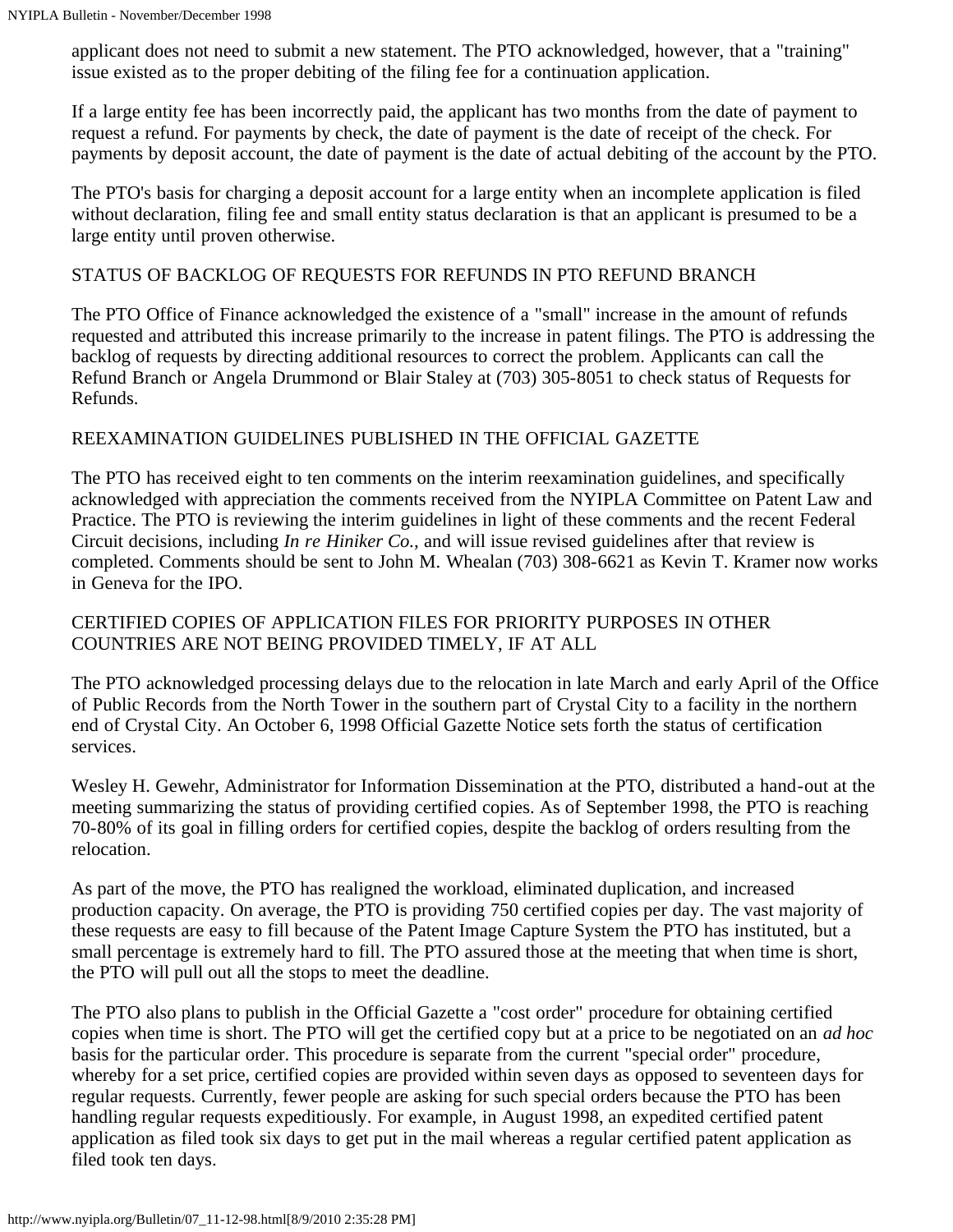#### HOW IS PTO DEALING WITH MISSING PATENTS IN PUBLIC SEARCH ROOM FILES

The PTO has instituted a "green sheet" system to deal with missing patents in the Public Search Room files. Anyone who notices that a patent is missing from one of the "shoes" can fill out a "green sheet" indicating the missing patent and within three to five days, a new patent is placed in the shoe. In the last Fiscal Year, the PTO replaced 1500 patents via the green sheet system. The PTO has no funding for staffers to maintain the file integrity in other ways. Reportedly, the cost of maintaining file integrity was in excess of \$1 million when the PTO discontinued having staffers maintain the Public Search Room files in 1990.

The problems in the Public Search Room files will have less significance when issued patents are placed on line via the Internet. Patent text should be on line in November, 1998 and images should be on line in March, 1999.

#### PTO WEBSITE

Concern was expressed at the meeting that the USPTO web site was being operated in a user-unfriendly manner. Two handouts were distributed at the meeting regarding the PTO home page and the current automated response. The PTO is not set up to handle e-mail. The autoresponse tries to give some direction to people who e-mail.

#### PATENTS ON THE INTERNET: SCOPE OF PATENTS TO BE MADE AVAILABLE AND PATENTS ON USCD COMPUTER CENTER SUPERCOMPUTERS

As stated previously, Internet access to patents January 1, 1976 to date is scheduled to open in November of 1998. Prior to 1976, the format for patents was not uniform; accordingly, January 1, 1976 was chosen for the initial date range for placing the patents on line. The Computer Center at San Diego was considered as a potential source for the Internet patent project. However, as the San Diego Computer Center was established as a research center and was not prepared to move into production, the PTO did not select it as the Internet patent source. The data the San Diego center has is on loan and is incomplete. When the research project is ended, San Diego will return the data to the PTO.

The Internet patent text host is DataWare in Albany, New York. The data will be linked, and one accessing the PTO Web Page will be switched automatically to the DataWare patent text database. The data is fielded data. A user can put in a value in a field (for example, patent number) and get matches. In addition, the full text is keyword searchable.

In March 1999, the PTO is opening up the document imaging database which is now being built. The full text is not downloadable in the sense that multiple patents may not be downloaded to a disk; however, users will be able to print patents on a page-by-page basis using a normal browser print function. A working model of the system is currently up and running and is accessible through the PTO's home page.

The PTO is planning to make the text and images available on the date of issue. Vendors have expressed concern that this feature will impact on their commercial products which take a couple of days from issue for patents to be made available. The PTO notes, however, that issue day data is already available from some vendors.

#### INCREASING UNAVAILABILITY OF PATENT FILES

Concern was expressed that requests for patent files are being declined with an increasing frequency on the ground that the patent file was lost.

The PTO advised that each week approximately 3,000 files are ordered from the warehouse and between twenty and twenty-five requests for searches are made. In general, the PTO does not see an increase in the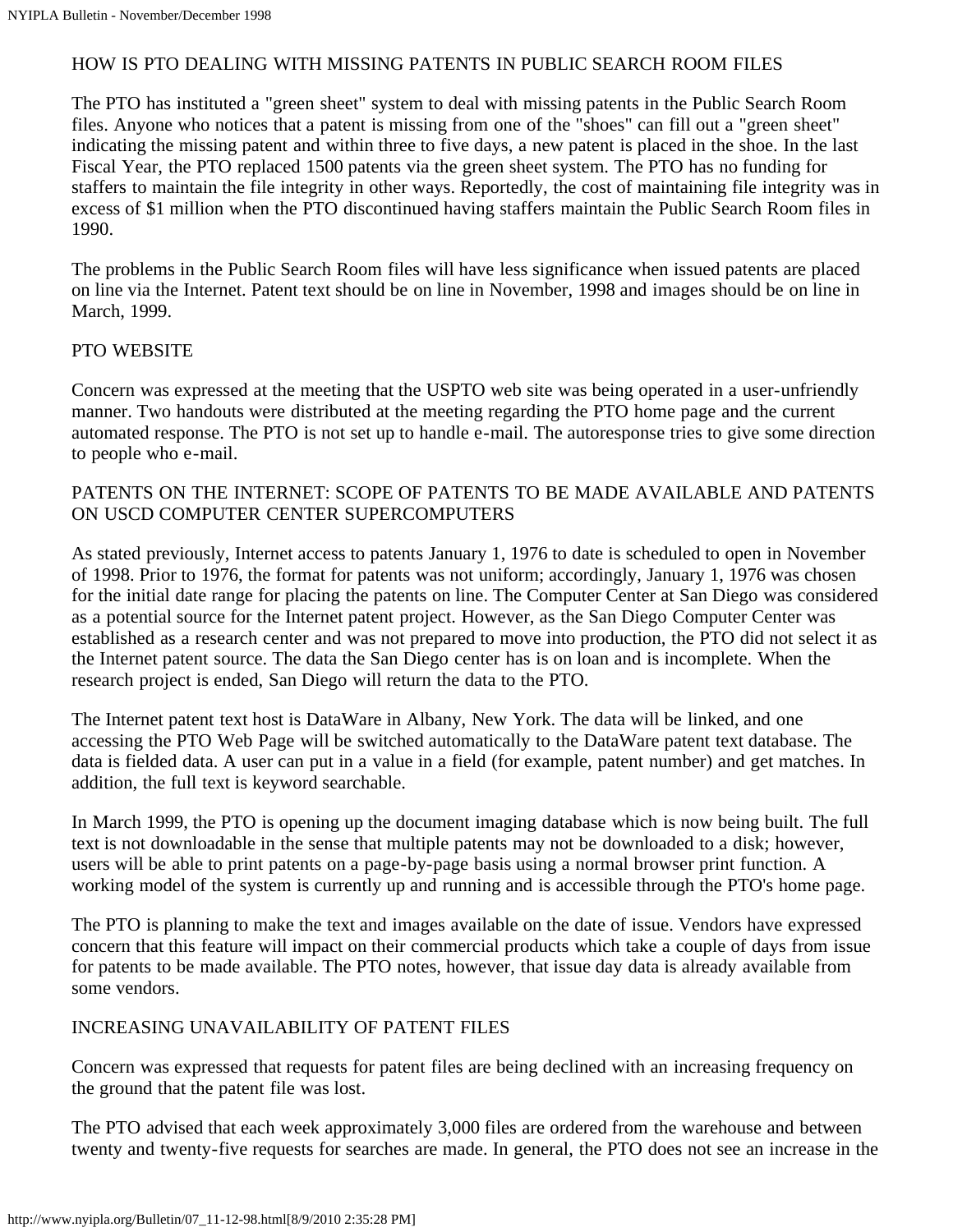number of missing files. However, the PTO did note that because it had lost its lease in the larger of its two storage warehouses, an eighteen-hour/day, seven-day/week effort has been underway since mid-July and will go on for another two months, which slows things down. Also, the PTO has been sending tenyear-old patent files which are still quite active to the Federal Records Center which houses files of other governmental agencies.

The new warehouse the PTO has acquired is almost double the size of the existing facilities, so no further files will be sent to the Federal Records Center. In addition, the PTO has made an arrangement whereby PTO requests will be handled by a separate person at the Federal Records Center instead of having these requests placed in line with requests made for passports, State Department files, and other users of the facility.

When a file is considered "lost" by the PALM system, the PTO's goal is to locate the file in thirty days. About fifty percent of the "lost" files are found by the system whenever the file is moved. After thirty days, the PTO sends a notice advising of the termination of the search. The requester may then ask for a reconstruction. The file remains flagged as lost, however, until it turns up.

The PTO has hired a new contractor for file storage. Part of the contract involves a wall-to-wall inventory of every file in the facilities, which will capture misfiled files. In 2002, the PTO hopes to have an electronic file wrapper which will reduce, if not eliminate, current problems with missing files.

#### PCT TELEPHONE ASSISTANCE

There is a PTO telephone number (703-308-3257) which is answered by a machine. The recording identifies it as the "PCT Help Desk." Call-back requests placed on the answering machine, however, reportedly were not being returned. The PTO expressed dismay that calls were not being returned. The PTO receives about 70 calls a day and is now trying to pick up the phone directly, or to return calls that day or the next business day.

The voice message on the answering machine advises that the PTO will try to answer the call-back request within two hours, unless the call comes in after 3:30 p.m., in which case the call will be answered the next business day. Callers who do not receive an answer in twenty-four hours should call Carol Bidwell (703) 308-6455.

#### SLOWNESS OF INITIATION OF RESUMED PROSECUTION AFTER A REVERSAL BY THE BOARD

Concern was expressed that resumed prosecution after a reversal by the Board was initiated at a snail's pace. The PTO advised that once a case is decided by the Board, if a possibility of Court review exists, the case is held for three months (two months for appeal and one month for mail delays). Accordingly, the Examining Corps does not get the file back until three months after the decision, at which time the case goes on the Examiner's docket report. Within six to eight weeks thereafter, there should be an action. If no Court review is possible, the case goes back immediately to the Examining Corps, and the six to eight week period begins at that time.

#### CPA REQUESTS

Concern was expressed that CPA requests were not being matched with the file. As a result, Notices of Abandonment were being mailed and it has taken several months to get the application back on track. In response, the PTO distributed a handout concerning Continued Prosecution Application Practice, which appears on the PTO Web site. In general, the PTO pulls a case as abandoned six months and twenty-one days after a response is due. An applicant who waits until the six-month date to file a CPA is advised to call and let the Examiner know that a CPA is coming. CPAs are processed in the Examining Groups, not the OIPE, so it is important to hand-deliver or fax these papers there. The PTO will acknowledge receipt of CPAs sent in by facsimile if the PTO's transmittal form is used.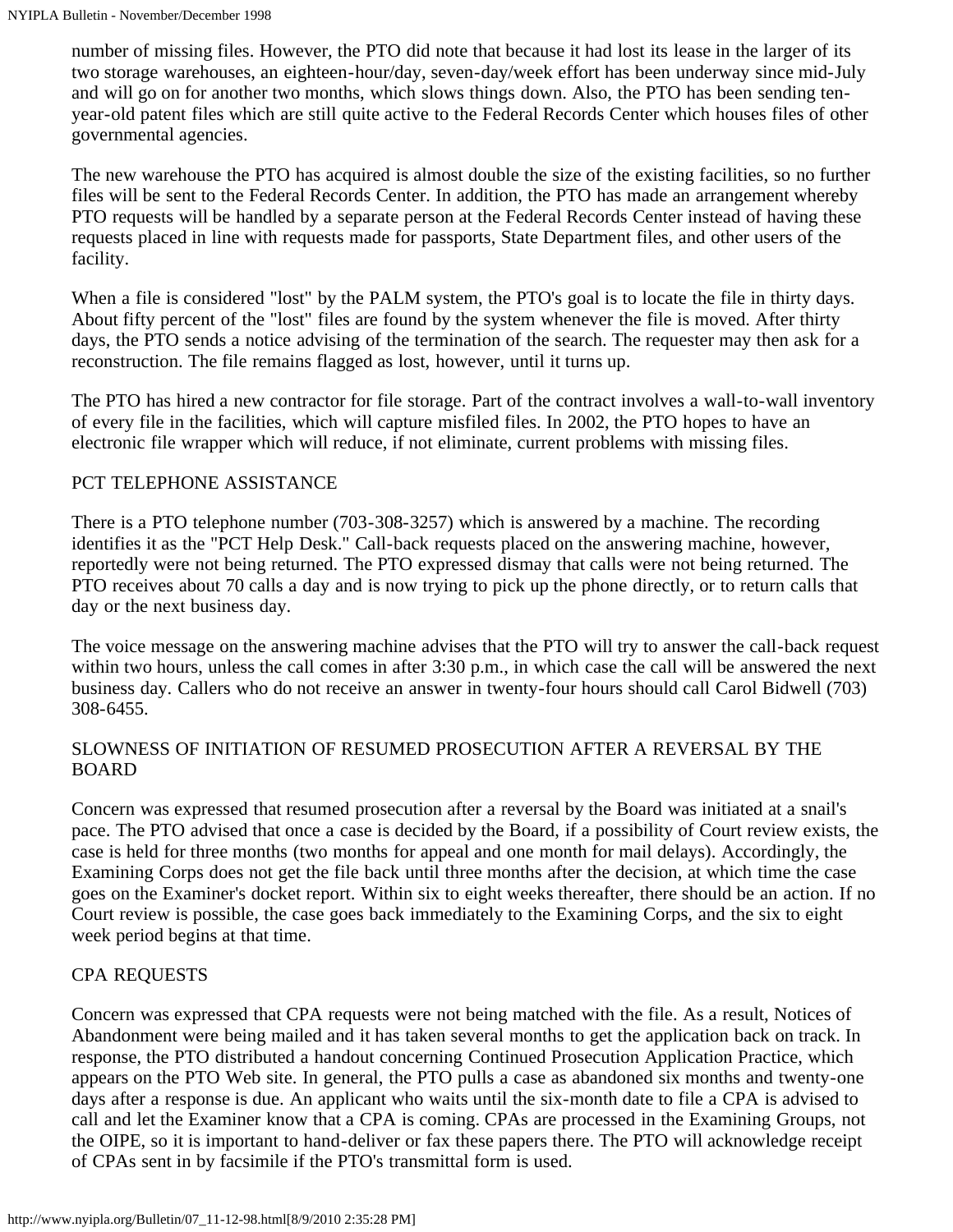Any ambiguity in a paper filed as to whether it is a CPA will be treated as a CPA and an abandonment of the parent.

#### FACSIMILES TO THE PTO

Concern was expressed that papers faxed to PTO Groups are misplaced, and sending duplicate copies compounds the delay when the file must be pulled to be matched with the original papers. The PTO advised that it has a number of facsimile machines throughout the PTO, approximately one machine for every two or three art units (there are about 200 art units). In addition, the PTO has a centralized facsimile area. Formal facsimiles are supposed to go through the central facsimile area, and informal facsimiles are supposed to go to the other facsimile machines.

Because of the problem with incoming facsimiles, the PTO has retained a contractor to pick up facsimiles and deliver them in order to improve service. The PTO reported that the results of a customer survey received in the last two weeks listed the problem of processing facsimiles as a serious concern. The PTO is also considering implementing e-mail for both formal and informal submissions. The PTO discourages duplicates of papers sent by facsimile. There is no need to mail in a duplicate of papers sent in by facsimile.

#### TELEPHONE NUMBERS IN OFFICE ACTIONS

A number of Examiners reportedly omit their telephone numbers from the end of their Office Actions, and instead put the number of the receptionist, resulting in wasted time and delays. The PTO advised that PTO policy requires the Examiner to give his or her telephone number at the end of an Office Action. If no telephone number appears, the PTO recommends advising the SPE.

#### TELEPHONE USE BY EXAMINERS

Concern was expressed that Examiners increasingly do not return telephone calls, and if they are out, their messages are not monitored and are not attended to. The PTO advised that it has targeted this item as one of four customer service items to improve. The PTO now has a policy to return all phone calls within twenty-four hours and has hired a contractor to call PTO personnel *incognito* in an effort to find out where the problems are. The PTO also advised that the recent customer survey complimented the PTO on the use of telephones by Examiners in handling matters expeditiously.

#### FILING RECEIPTS

Concern was expressed that requests for corrected filing receipts fail to be acted on in a timely manner. The PTO advised that it is working on deploying a "PACE" system in the next two to three months that will eliminate the need to take a case from the Examiner in order to correct a filing receipt. The system is operational in Groups 1600 and 2800 now, and prompt responses should be seen in those Groups.

The PTO also advised that if a case has a Missing Parts notice, PTO policy is not to make a correction to the filing receipt until the Missing Parts notice is responded to. In such cases, the PTO recommends sending in filing receipt correction requests with the response to the Missing Parts notice.

There is no longer a need to send in \$25.00 for a corrected filing receipt when responding to a Notice of Missing Parts. A corrected filing receipt will come automatically.

The recent PTO customer survey listed filing receipts as the number one problem in the PTO, and the PTO is making every effort to correct the problem by better training. In December 1997, it took 140 days for issuance of a filing receipt. Now, it takes thirty days.

#### LISTING OF LAPSED PATENTS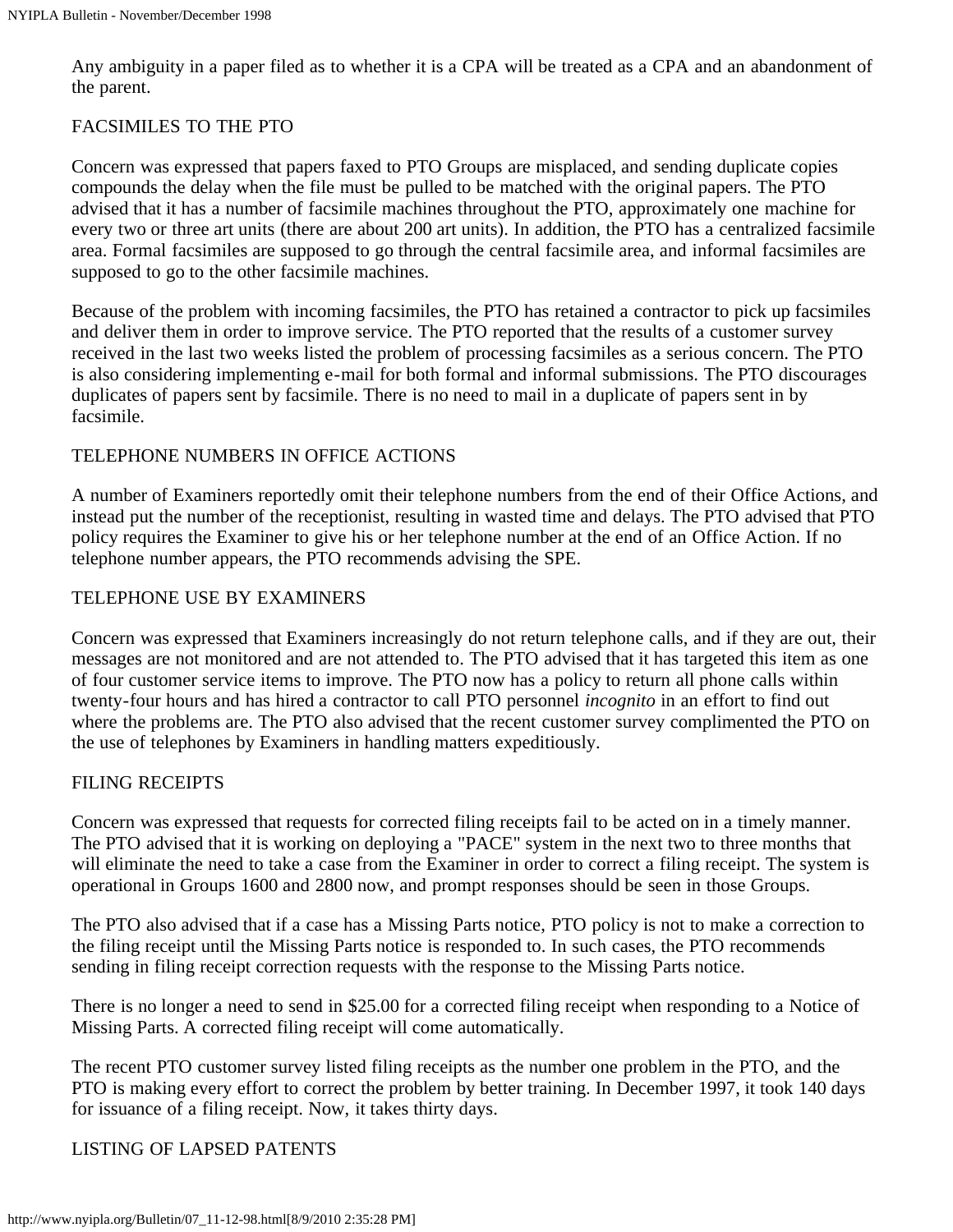The PTO reported that it has corrected the problems in the listing of patents (particularly those issued in 1994) which have lapsed because of the failure to pay the maintenance fee. The September 15 and 22, 1998 OGs have the correct listings of lapsed 1994 patents.

#### FORMAL DRAWINGS

Formal drawings submitted at the time of or after paying the issue fee are reportedly mishandled/misplaced with alarming frequency. The PTO explained that the publications branch has been under stress because of the large number of patents printed this year (150,000) as compared to the number printed two years ago (100,000). Sixty percent of all allowed cases receive the formal drawings after the Notice of Allowance.

As of April 1, 1998, the PTO had 20,000 unmatched drawings. Currently, the PTO has 8,000 unmatched drawings and hopes to have that number down to 3,500 in the next few months. The PTO will call if it does not have the formal drawings and is about to abandon the case.

The PTO is averaging sixteen weeks to printing from payment of the issue fee. Call Rolf Hille at (703) 306-3431 to find out the status of a patent that has not issued for a long time after issue fee payment.

The PTO is also redesigning the publications group so that by July 1999, patents will issue four weeks from issue fee payment. A new process has been instituted whereby the printing contractor will review formal drawings to speed up bottlenecks. Once the goal of four weeks from issue fee payment is reached, the amount of time to get papers into the file after Notice of Allowance will be greatly curtailed.

#### INFORMATION DISCLOSURE STATEMENTS

In September 1998, the PTO put into the PALM system a flag that will not allow a case to go to issue until an Information Disclosure Statement filed after Notice of Allowance or other Rule 312 paper has been looked at.

#### STATUS TELEPHONE LINE

A suggestion was made that attorneys of record should have a "status line" to afford them telephone computer "read-only" access to records of their applications on the PALM system using "secret" PIN numbers. The PTO advised that it is planning to institute this system with a pilot program scheduled for March 1999 and a full program scheduled for June 1999.

The attorney will be able to pull up from the PALM system the same information an Examiner can. A PIN number will be assigned to each registered attorney with periodic renewal certifications required to ensure that authorization to access a file remains current. The PTO will not keep track of who searches the patent system.

#### SEARCHING FOR PATENTEES IN THE OG

It was suggested that the ever thickening List of Patentees in the weekly OGs be improved by adding the first and last entries, or their first and last two or three letters, on the tops of opposing pages to facilitate searching for names of patentees. The PTO is instituting this suggestion.

#### NOTES OF AD HOC COMMITTEE MEETINGS

The PTO announced the institution of a pilot program whereby the PTO would prepare and distribute notes of Ad Hoc Committee meetings. As of this writing, no notes have been received from the PTO.

# <span id="page-7-0"></span>**News From the Board of Directors**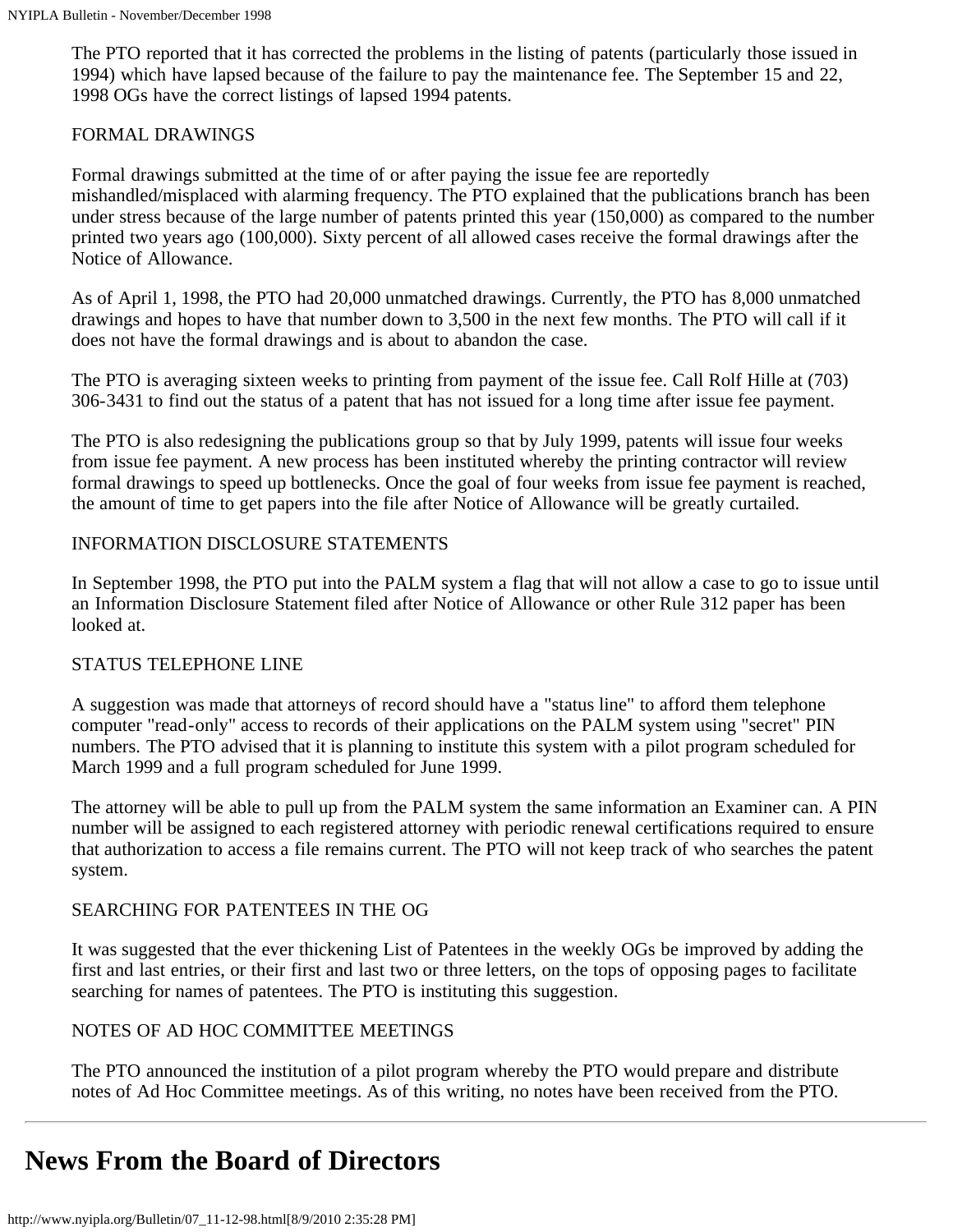#### *by Melvin C. Garner*

The Board of Directors met at the Yale Club on Tuesday, October 20, 1998. President Howard Barnaby presided. Ira J. Levy of the Continuing Legal Education Committee, Bruce M. Wexler of the Legislative Oversight and Amicus Briefs Committee and Mark J. Abate of the Public Information Education and Awards Committee were in attendance at the request of the board.

The minutes of the Board Meeting of September 15, 1998 were presented by Secretary Melvin Garner. After making minor typographical corrections, the minutes were approved.

The report of the Treasurer dated September 30, 1998, was presented by John Murnane. Mr. Murnane noted that while it appears from the report that the organization has \$6,000 less than the same period last year, this report does not reflect \$30,000 in receipts which had not yet been deposited. It also does not reflect \$19,000 in expenses. As a result, the Association is approximately \$6,000 ahead of where it was last year. Mr. Murnane reported that a \$10,000 down-payment had been made towards the Judge's Dinner for next year and that the CLE Weekend had brought in proceeds of approximately \$26,000. In response to a question, Mr. Murnane noted that the payment of \$2,800 to the Elite Group on September 22, 1997 was for security at the Judge's Dinner. On a motion, which was seconded, the Treasurer's report was accepted.

A discussion was held as to whether everyone on the Association's mailing list had paid dues, and whether there is a way to track this. Thomas O'Rourke and Mr. Murnane reported that they are working on the issue. They will also attempt to keep member addresses current and to include e-mail as part of the addresses indicated in the *Greenbook.*

Mr. Barnaby reported that the CLE Weekend Program was a success. In particular, the panels of speakers were excellent and included many past presidents of the Association, three Federal Judges and Commissioner Lehman. There were 64 registered participants. Mr. Barnaby recommended that the CLE Weekend be attempted again next year. He also noted that attendance may be higher next year because of the new rules in New York State for CLE. Edward Filiardi questioned the need to include the past presidents as speakers for next year's event. Mr. Barnaby stated that he had included them this year as a way of assuring the successful introduction of the CLE Weekend.

Mr. Abate was asked to speak about proposed CLE rules. He stated that his committee was working on seeing to it that the Association becomes an accredited provider of CLE. He also assumed that the Association would want to be in a position to help member firms become accredited providers. He noted that the areas of professional practice listed in the proposed rules do not include intellectual property, and that some attempt should be made to correct this. He also raised concerns about the state's ability to manage the new CLE requirements because of the small staff devoted to this activity. He was encouraged to continue with his work. John Sweeney stated that the Association should attempt to get an intellectual property attorney on the board of 16 volunteers who are managing CLE in New York State. Mr. Abate stated that the forms for having the Association become a CLE provider are to be mailed within a week. The committee expects that there will be a brochure that summarizes the rules and record keeping necessary to satisfy the CLE requirements. Questions were raised as to whether the luncheon meetings of the Association would qualify for CLE credit, and whether there were some changes that would have to made to the format for that purpose. Questions were also raised as to whether work on the NYIPLA Annual committee reports would qualify for CLE credits. Charles Baker also questioned whether CLE credits would be available for work on amicus briefs, as well as for letters to Congress and testimony before Congress. Mr. Barnaby also suggested that the Association could establish a lending library of tapes, CD-ROMS and other materials to help firms and members meet CLE requirements.

Mr. Levy thanked Anthony Giaccio and Mr. Barnaby for their work in putting on the CLE Weekend program. Further discussion was held concerning whether to continue with an additional CLE Weekend next year, and whether half-day programs in New York City would be a preferable additions or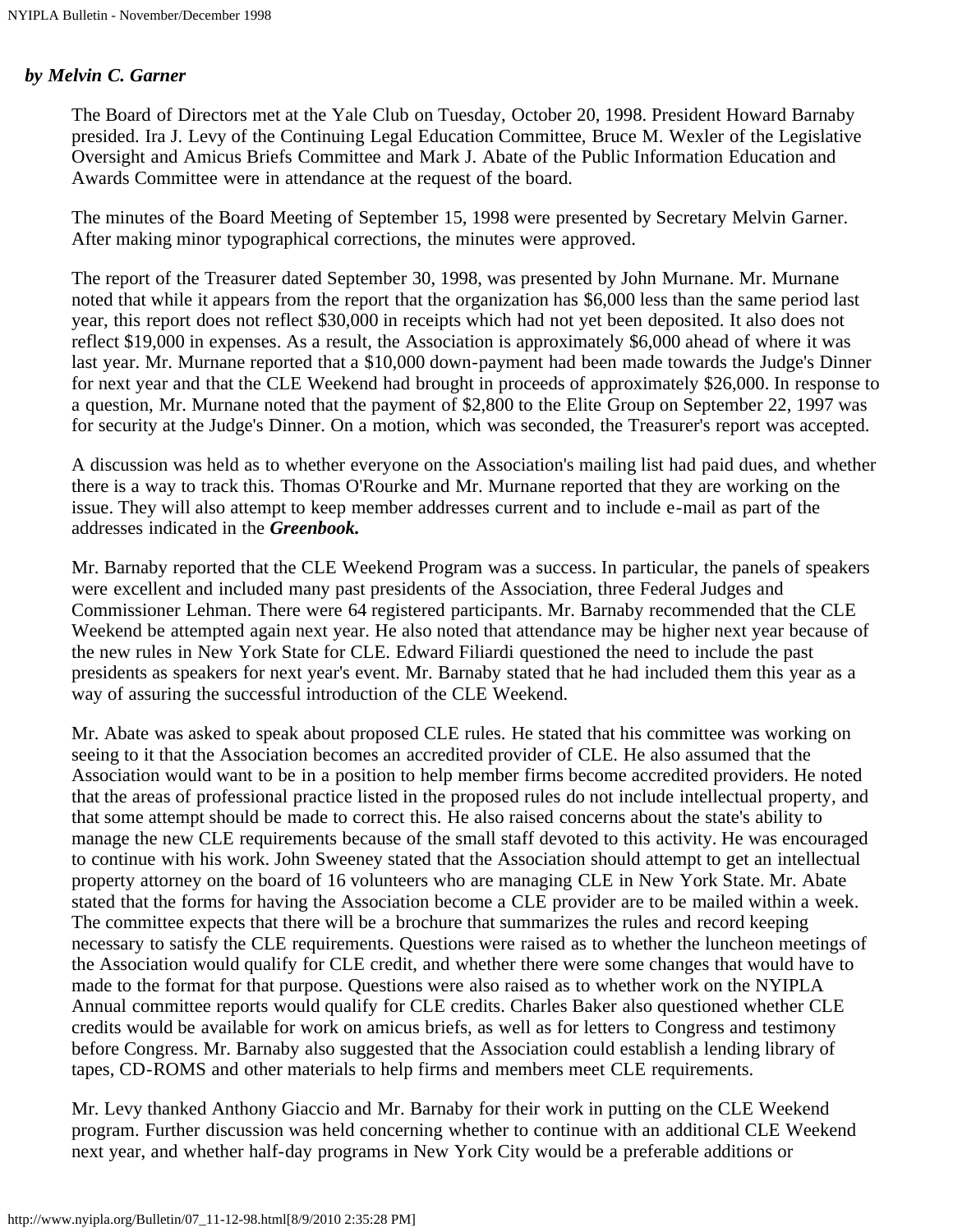alternatives. Mr. Barnaby noted that a half-day meeting on trademark revisions a number of years ago was very successful and that perhaps meetings held from about 4-7 p.m. would attract a large attendance.

Herbert Schwartz noted that the attendance at the CLE Weekend was composed of 1/3 officers, 1/3 members encouraged to attend by their firms and 1/3 members with a general interest in the topics discussed. He questioned whether this truly represented a successful weekend. He noted that Washington State and Oregon have a CLE Weekend which is held at a more attractive place and attracts a greater numbers of attendees. Mr. Schwartz asked whether a better location could be found for next year's CLE Weekend. A discussion was held about whether shortening the weekend would attract more people. This could be accomplished by eliminating some of the social activities. John Daniel stated that he believes the social aspect of the weekend was a feature that improved attendance, but that it did not have to take up as much time as it did. Edward Vassallo and Theresa Gillis also said that a program that takes up the entire weekend is a problem and suggested that reducing the amount of time for the program would be an improvement. It was suggested that a Friday/Saturday weekend with a half-day of substantiative work on Friday and all day Saturday might be a better structure. Mr. Schwartz stated that the general consensus seemed to be that the Association should commit to a CLE Weekend for next year which is two days in length and held at a better location. These suggestions will be considered by the CLE Committee, which will make a subsequent proposal.

Mr. Barnaby reported that Star Consulting Inc., the company which manages the Judge's Dinner, has proposed that it take an active role in managing other aspects of the Association and act as an executive director. Star Consulting proposed that it handle the details for next year's CLE Weekend. It was decided to further investigate this with Star Consulting. Mr. Garner suggested that they could also handle the mailing list and collection of dues.

Bruce Wexler reported that other associations, such as the ABA IP Section and AIPLA, have congressional monitors that provide up-to-the-minute information concerning legislative activities relating to intellectual property. He has been in touch with Hayden Gregory about providing these services to the Association. Correspondence with respect to this proposal was distributed with the announcement of the meeting. The cost would be \$1,000 per month. After discussing the merits of the proposal, it was decided that the Association should try this service for six months.

The remaining agenda items were postponed until the next meeting and the meeting was adjourned at 2:00 p.m.

# <span id="page-9-0"></span>**Pending Legislation**

### *by Edward P. Kelly*

PATENTS

Patent Reform Bill

The Patent Reform Bill (S.507), which contained a variety of changes to the U.S. Patent laws and a proposal to make the Patent and Trademark Office ("PTO") a government corporation, will not become law this year. The bill, stalled by opposition earlier this year, was stalled again when Senator Orrin Hatch (R-Utah) failed in an attempt to add it as an amendment to pending bankruptcy legislation.

The reform bill contained several measures. The bill at one time provided for: (i) publication of patents eighteen months after filing; (ii) an expanded role for third parties in reexamination proceedings; (iii) a prior use defense to patent infringement; (iv) patent term restoration for administrative delays; and (v) the creation of a corporation to run the PTO and a ban against using patent fees generated by the PTO to reduce the general government deficit. The House version (H.R. 400) eventually eliminated the provisions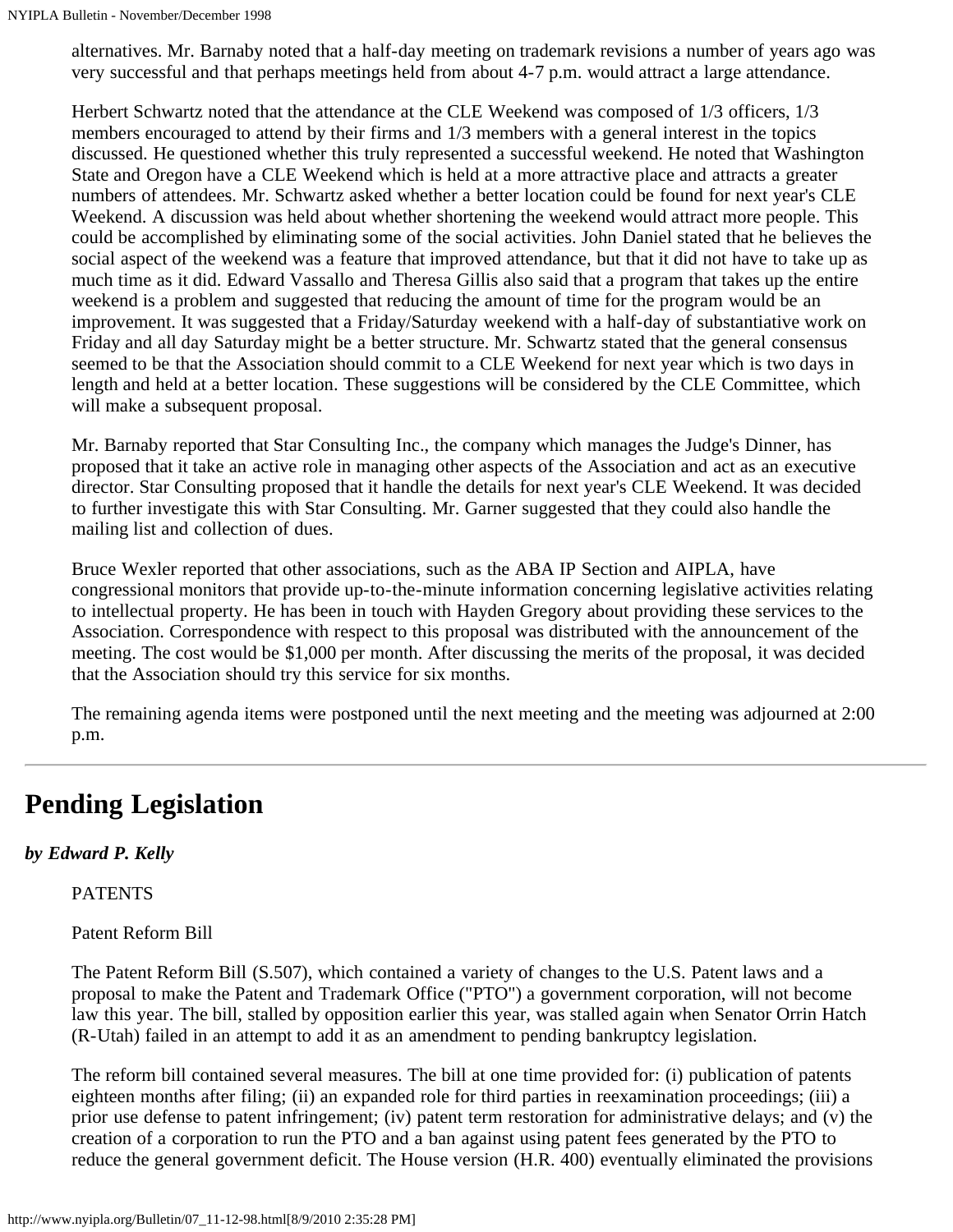regarding reexamination, but the bill passed the House in April 1997. Senate approval followed shortly in May 1997, but the bill has been stalled since, most recently by opposition from small business and small inventors who want Congress to hold hearings regarding the impact of eighteen-month publication on the small inventor. Meanwhile, Hatch's most recent amendment included a new section that would amend 35 U.S.C 102 (g) to provide that a patent will not issue if the "invention was made in a NAFTA or WTO country by an interfering applicant who had not abandoned, suppressed, or concealed it, and who is otherwise entitled to a patent."

In a development related to the diversion of PTO Revenue used to reduce the budget, President Clinton recently signed into law a bill (HR 4328) which diverts \$71 million of PTO user fees to the general treasury. The original proposal would have diverted \$16 million.

#### Plant Patents

The U.S. Patent law provides that a patent may be granted for asexually produced plant varieties and that the patent right excludes others from asexually reproducing the plant. 35 U.S.C. 106. This protection has proved inadequate to stop growers from asexually reproducing the patented plant outside the U.S. and exporting the products harvested from the plant to the U.S. The Plant Variety Protection Act, amended in 1994 to close this loophole, covered first generation hybrids and harvested parts of those plants. A bill (H.R. 1197) has now been introduced that would further seal the loophole in the patent law: The bill would amend section 163 to prohibit others from asexually reproducing the plant, or any of its parts, or from importing the plant so reproduced, or any parts thereof, into the U.S.

#### TRADEMARKS

#### Product Codes

Another bill, a trademark anti-counterfeiting bill, also will not become law this year at least not in its present form. The House recently rejected the "Trademark Anticounterfeiting Act of 1998." This bill would have provided civil and criminal remedies prohibiting the removal of product identification codes as used by original manufacturers. The product codes contain information regarding the age of a product and date and place of manufacture. In some instances, such codes have been removed, and in other instances fake codes have been applied to pass off a fake product as the genuine article. However, opposition to this bill developed early on from Michael Forbes (R-N.Y.) and Charles Schumer (D-N.Y.) (now Senator Schumer) because, according to Rep. Forbes, the language of the bill is broad enough to prohibit legal sales of products by discount distributors. According to Forbes, the bill could stop the sale of gray market goods, which has been held a valid right, and also indirectly allow manufacturers to engage in resale price maintenance which is illegal under the antitrust laws.

#### Trademark Law Treaty

A bill has been pending in Congress that would conform U.S. Trademark Law to the Trademark Law Treaty previously signed by thirty-five countries, including the U.S. The treaty attempts to harmonize the trademark law of the various members to simplify registration procedures, the maintenance of trademarks and assignment requirements. Congress recently cleared the bill for White House signature. The bill will benefit small businesses by making it less costly to file trademarks in foreign countries. The bill also eliminates certain legalization requirements for filing documents associated with trademarks, which should reduce the cost of proceeding in a foreign country. Technical amendments to U.S. trademark law would be required to adhere to the Treaty.

#### Domain Name Study

The registration of a domain name with Network Solutions can be a valuable asset to a company seeking to use the Internet to sell its products. Conflicts inevitably erupt between companies which own federal trademark registrations and companies which enter the market for the first time with a domain name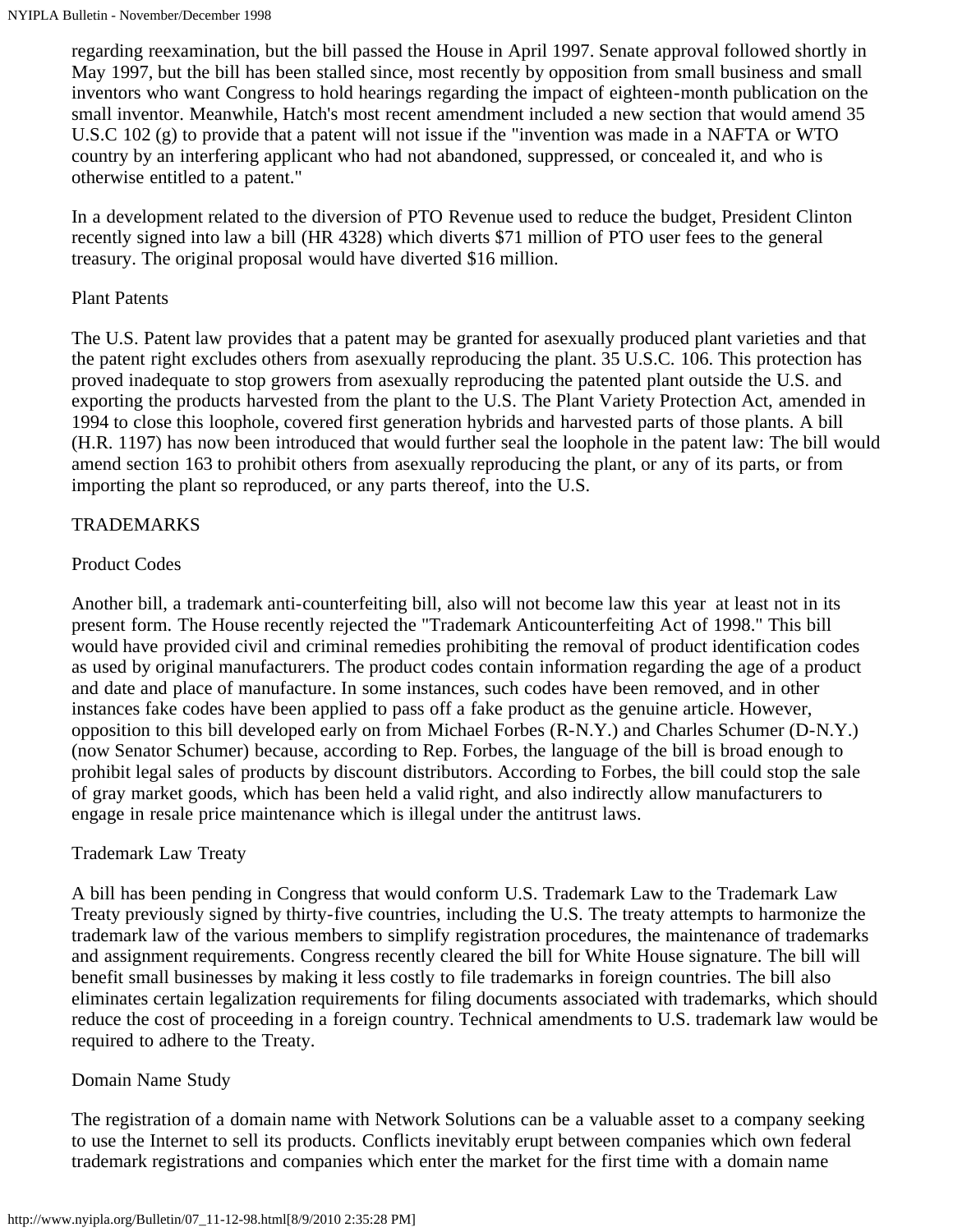similar or identical to a registered mark or a mark in common law use. Network Solutions has attempted to deal with that problem in the past few years. Now the Senate Judiciary Committee has passed a bill (S.1727) that would provide for a study of the effect of issuing new top level domain names on trademark protection. For instance, .com and .gov are top level domain names. The study would consider the impact of yet another level of the domain names.

#### COPYRIGHTS

The United States became a signatory to two copyright treaties under the World Intellectual Property Organization in 1996. Shortly thereafter, the House and Senate held hearings on bills intended to implement the U.S. obligations under the treaty. The result of those hearings is the "Digital Millennium Copyright Act" (H.R. 2281) which was recently passed to the President for signature. Since the U.S. has long afforded rather liberal protection for copyrights, the implementation legislation did not focus on affording minimum standards of protection for copyrights. One of the key elements of the bill, however, relates to those who would attempt to circumvent anti-copying technology that has been installed on computer networks to prevent unauthorized copying. The bill adds a new chapter 12 to Title 17. The bill will prohibit the sale of circumvention devices. The bill also contains a section defining the parameters of liability for online service providers. A provider which acts as a mere conduit of information will not be liable for infringement.

The bill also includes legislation previously introduced that would grant protection for the original designs of boat hulls. This legislation is obviously industry-specific. Legislation that would protect original creative designs of all useful articles had been introduced over the last fifteen years but never came to fruition. This legislation would have protected industrial designs that did not qualify for protection under the copyright, patent or trademark law. Many industries opposed this legislation because it would be nearly impossible to provide replacement parts for certain goods without infringing an industrial design. These bills have now been whittled down to the boat industry only.

### <span id="page-11-0"></span>**Recent Decisions of Interest**

#### *By Thomas A. O'Rourke*

#### PATENTS

Scope of "Consisting Essentially of"

In *PPG Industries, Inc. vs. Guardian Industries Corp.,* 97-1513 (Fed. Cir. Oct. 1, 1998) (Bryson, C.J. ), the patent in suit involved a type of glass composition used to produce tinted automobile windows. The claims of the patent used the language "consisting essentially of." PPG contended that the District Court improperly construed the term. Before addressing the interpretation given the claims by the district court, the Federal Circuit defined "consisting essentially of" as follows:

Typically, 'consisting essentially of' precedes a list of ingredients in a composition claim or a series of steps in a process claim. By using the term 'consisting essentially of,' the drafter signals that the invention necessarily includes the listed ingredients and is open to unlisted ingredients that do not materially affect the basic and novel properties of the invention. A 'consisting essentially of' claim occupies a middle ground between closed claims that are written in a 'consisting of' format and fully open claims that are drafted in a 'comprising' format.

PPG argued that the district court, as part of its claim construction responsibilities, should have also determined what amount of iron sulfide in the composition constituted a material effect on the basic and novel characteristics of the claimed glass. The Federal Circuit rejected this argument and concluded that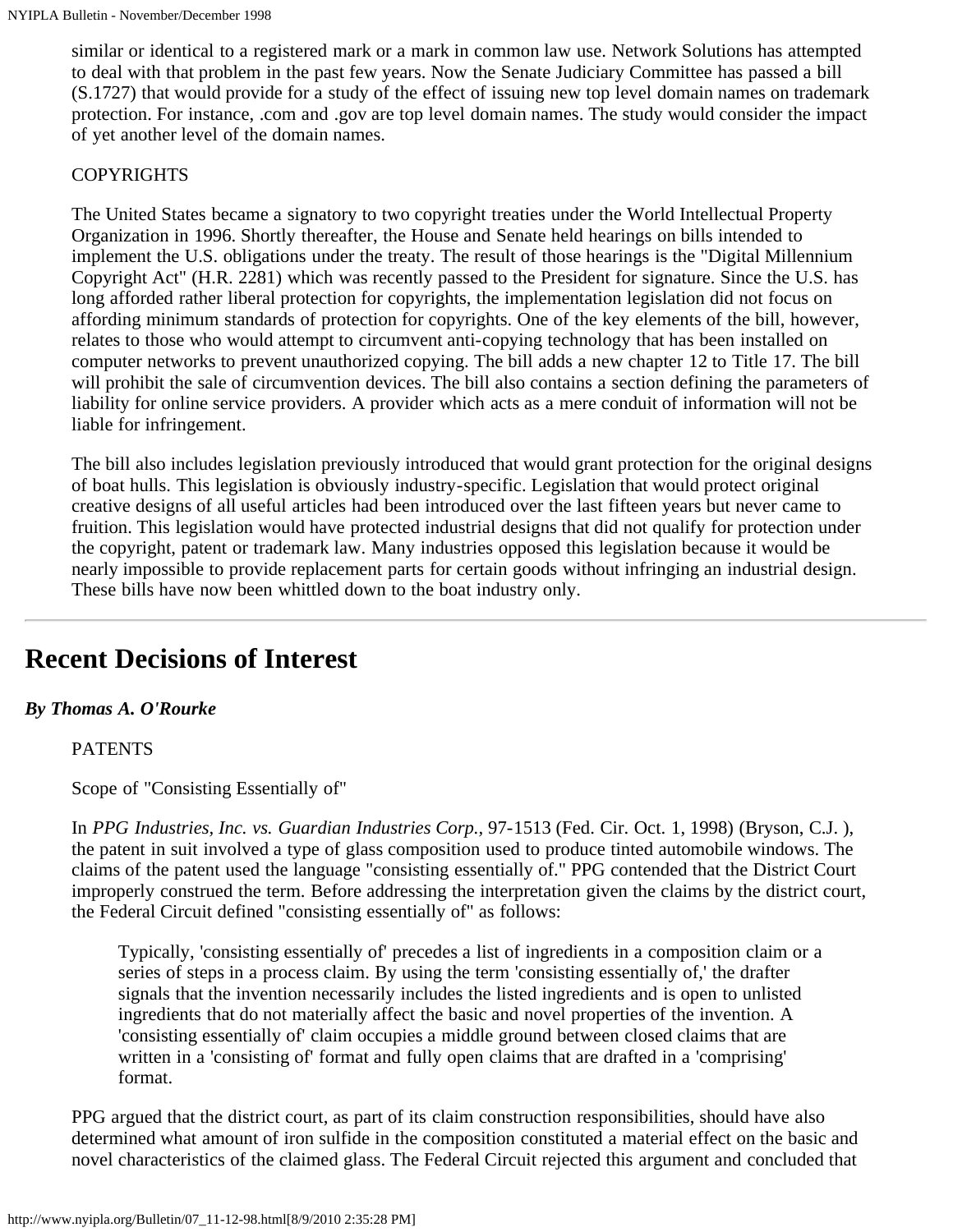the determination whether the presence of a material not identified in the claim created a material effect was for the jury and not the district court as part of its Markman responsibilities. The Federal Circuit stated:

Claims are often drafted using terminology that is not as precise or specific as it might be. As long as the result complies with the statutory requirement to 'particularly point out and distinctly claim the subject matter which the applicant regards as his invention,' 35 U.S.C. § 112, para. 2, that practice is permissible. That does not mean, however, that a court, under the rubric of claim construction, may give a claim whatever additional precision or specificity is necessary to facilitate a comparison between the claim and the accused product. Rather, after the court has defined the claim with whatever specificity and precision is warranted by the language of the claim and the evidence bearing on the proper construction, the task of determining whether the construed claim reads on the accused product is for the finder of fact.

The burden of defining what a material change was in the first instance was placed squarely on PPG as the Court of Appeals decided that PPG could have defined the scope of the phrase "consisting essentially of" by making clear in the specification what it regarded as constituting a material change in the basic and novel characteristics of the invention.

#### Prosecution History Estoppel

In *EMI Group v. Intel Corporation*, 97-1137 (Fed. Cir. Sept. 29, 1998)(Newman, C.J.), a patent infringement action, the Federal Circuit initially addressed the issue of whether the doctrine of equivalents could be used to cover the defendant's addition of a step in a process claim. Rejecting the defendant's argument that it could not, the Court concluded that "equivalency is not defeated by using an additional step to achieve what the patentee does in one step."

Another issue before the court was whether certain statements made by the attorney constituted prosecution history estoppel. Specifically, the attorney, in discussing the prior art, stated:

[A]pplicant considers that the rejections of claims on the basis of *Steinmaier* or *Stoffel* in combination with *Cohen* are infirm because these references do not suggest the use of differential thermal growth with a high differential rate to form a device according to claim 1. Further, none of the prior art suggests combining such differential thermal growth with anisotropic etching for this purpose. Third, none of the prior art is seen to suggest the combination of such differential thermal growth with such anisotropic etching combined with the self-alignment of contacts.

The Federal Circuit concluded that the emphasis by the attorney on the differential thermal growth constituted prosecution history estoppel and precluded the claims from covering any implant masks that were not thermally grown, including composite dielectric masks.

#### On-Sale Bar

In *C. R. Bard, Inc. v. M3 Systems, Inc.,* 96-1165 (Fed. Cir. Sept. 30, 1998)(Newman, Meyer, and Byron, C.J.), a severely fragmented panel affirmed a jury verdict of patent invalidity on the ground of an on-sale bar even though the two judges in the majority on this issue could not agree on what acts of the patent owner created the invalidating bar. The court also affirmed the jury's verdict of an antitrust violation by the patent owner. The damage award was remanded to the district court for recalculation.

The three judges did agree on several issues, however. For example, on the issue of claim construction, the court rejected M3's argument that the patent was anticipated because the preamble failed to refer to an external automatic cocking mechanism that distinguished the claimed biopsy gum from the prior art. The Court reasoned: "the preamble simply states the intended use or purpose of the invention...Such a preamble usually does not limit the scope of the claim unless the preamble provides antecedents for